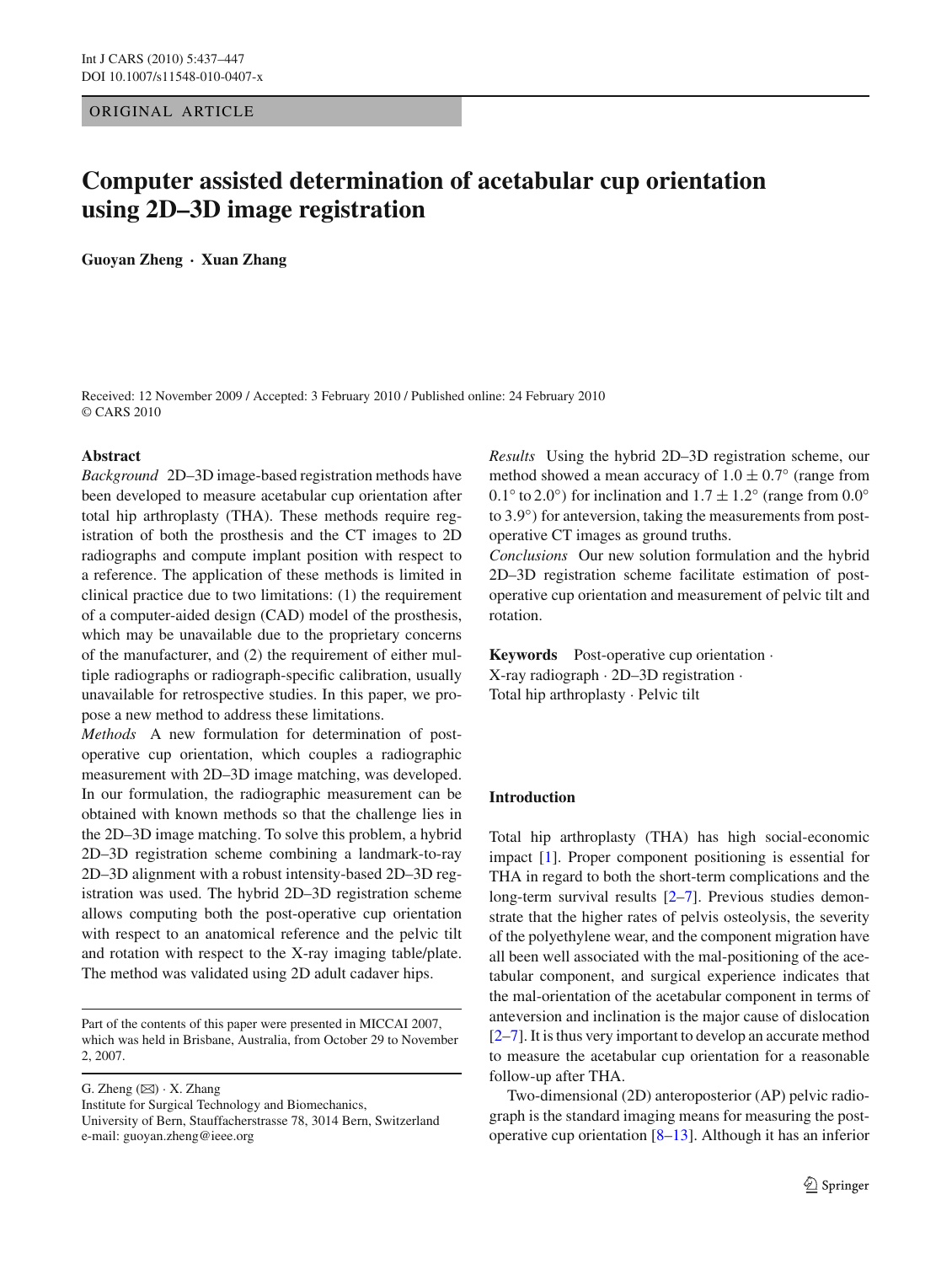accuracy in comparison with three-dimensional (3D) techniques based on computed tomography [\[8](#page-9-3)[–10](#page-9-5),[13](#page-9-4)[–15\]](#page-10-0), it is used routinely because of its simplicity, availability, and minimal expense associated with its acquisition. While plain pelvic radiographs are easily obtained, measurement of component orientation on plain radiograph is highly inaccurate largely due to the individual pelvis orientation with respect to X-ray plate during radiograph acquisition [\[8](#page-9-3)[–10](#page-9-5)[,13](#page-9-4)[–15\]](#page-10-0). For example, the increased pelvic tilt will result in significant decreases in apparent prosthetic cup anteversion and vice versa [\[16\]](#page-10-1). Improved methods of measuring component position post-operatively are essential for the accuracy of studies correlating acetabular cup position to osteolysis, wear, and instability, for evaluation of surgical technique and treatment methods, and for our ability to determine optimal range of the component positioning.

2D–3D image registration methods [\[17](#page-10-2)[–20](#page-10-3)] have been developed to estimate the post-operative cup orientation with respect to an anatomical reference extracted from a CT study of the patient, which is a plane called the anterior pelvic plane (APP) defined by the anterior superior iliac spines (ASIS) and the pubic tubercles  $[21-23]$  $[21-23]$ . In such methods, both the computer-aided design (CAD) model of the prosthesis and the CT scan are first registered to the X-ray radiographs, which then allows computing the position of the implant with respect to the APP extracted from the CT images. Although early encouraging results reported in several studies [\[18](#page-10-6)[–20](#page-10-3)], the application of these methods is limited in clinical practice due to two limitations: (1) the requirement of a CAD model of the prosthesis [\[18](#page-10-6)[–20\]](#page-10-3), which may be unavailable due to the proprietary concerns of the manufacturer; and (2) the requirement for either multiple radiographs [\[17,](#page-10-2)[20\]](#page-10-3) or a radiograph-specific calibration [\[18](#page-10-6)[,19](#page-10-7)], usually unavailable for retrospective studies.

To address these limitations, this paper proposes a new formulation for determination of post-operative cup orientation, which couples a radiographic measurement with 2D–3D image matching. In our formulation, the radiographic measurement can be obtained with known methods so the challenge lies in the 2D–3D image matching. To solve this problem, this paper proposes a hybrid 2D–3D registration scheme combining a landmark-to-ray 2D–3D registration with a robust intensity-based 2D–3D registration. Based on this new formulation, we developed an object-oriented program and conducted a preliminary evaluation [\[24](#page-10-8)]. Accuracy factors in the determination of post-operative cup orientation using the developed program was also assessed using experiments conducted on one cadaver pelvis [\[25\]](#page-10-9). In this paper, we focus on describing the details of the hybrid 2D–3D registration scheme and on evaluating the influence of different registration strategies on the determination accuracy by performing a comprehensive study on ten cadavers (20 hips).



<span id="page-1-0"></span>**Fig. 1** Schematic illustration of using 2D–3D registration to determine the post-operative cup orientation from single X-ray radiograph

#### **Materials and methods**

The new problem formulation

Unlike previous works  $[17–20]$  $[17–20]$  $[17–20]$ , we formulate the determination of post-operative cup orientation as a process coupling a radiographic measurement with 2D–3D image matching, which can be expressed by the equation as follows (see Fig. [1](#page-1-0) for details),

<span id="page-1-1"></span>
$$
\vec{n}_{\text{APP}} = T_{\text{APP}}^{\text{CT}} \cdot T_{\text{CT}}^{\text{R}} \cdot \vec{n}_{\text{R}}
$$
\n
$$
\tag{1}
$$

where  $\vec{n}_R$  means the orientation of the acetabular cup measured in the X-ray radiograph coordinate system;  $T_{\text{CT}}^{\text{R}}$  is the rigid transformation between the X-ray radiograph coordinate system and the CT data coordinate system, and  $T_{APP}^{CT}$ is the transformation between the CT data coordinate system and a coordinate system defined on APP (see Fig. [1](#page-1-0) for details). In order to know the acetabular cup orientation with respect to the APP that is extracted from the CT data, Eq. [\(1\)](#page-1-1) tells us that one can first compute the acetabular cup orientation with respect to the X-ray radiograph coordinate system and then transform it to the coordinate system defined on the APP through a transformation chain. The advantages of such a problem formulation include (a) the independence of a specific CAD model of the acetabular cup, and (b) the elimination of a radiograph-specific calibration. The only information that we assume to know about the post-operative X-ray radiograph is the image scale (pixel/ mm) and the distance from the focal point to the imaging plane or to the film. As long as the radiograph is acquired in a standardized way, which is performed in a clinical routine [\[12](#page-9-6)], they can be directly retrieved from the  $DICOM<sup>1</sup>$  header of the image file, if the X-ray image is stored in DICOM format (this is the

<span id="page-1-2"></span><sup>&</sup>lt;sup>1</sup> DICOM means **Digital Imaging and Communications in Medicine**, which is a standard for handling, storing, printing, and transmitting information in medical imaging. See more details in [http://dicom.nema.](http://dicom.nema.org/) [org/.](http://dicom.nema.org/)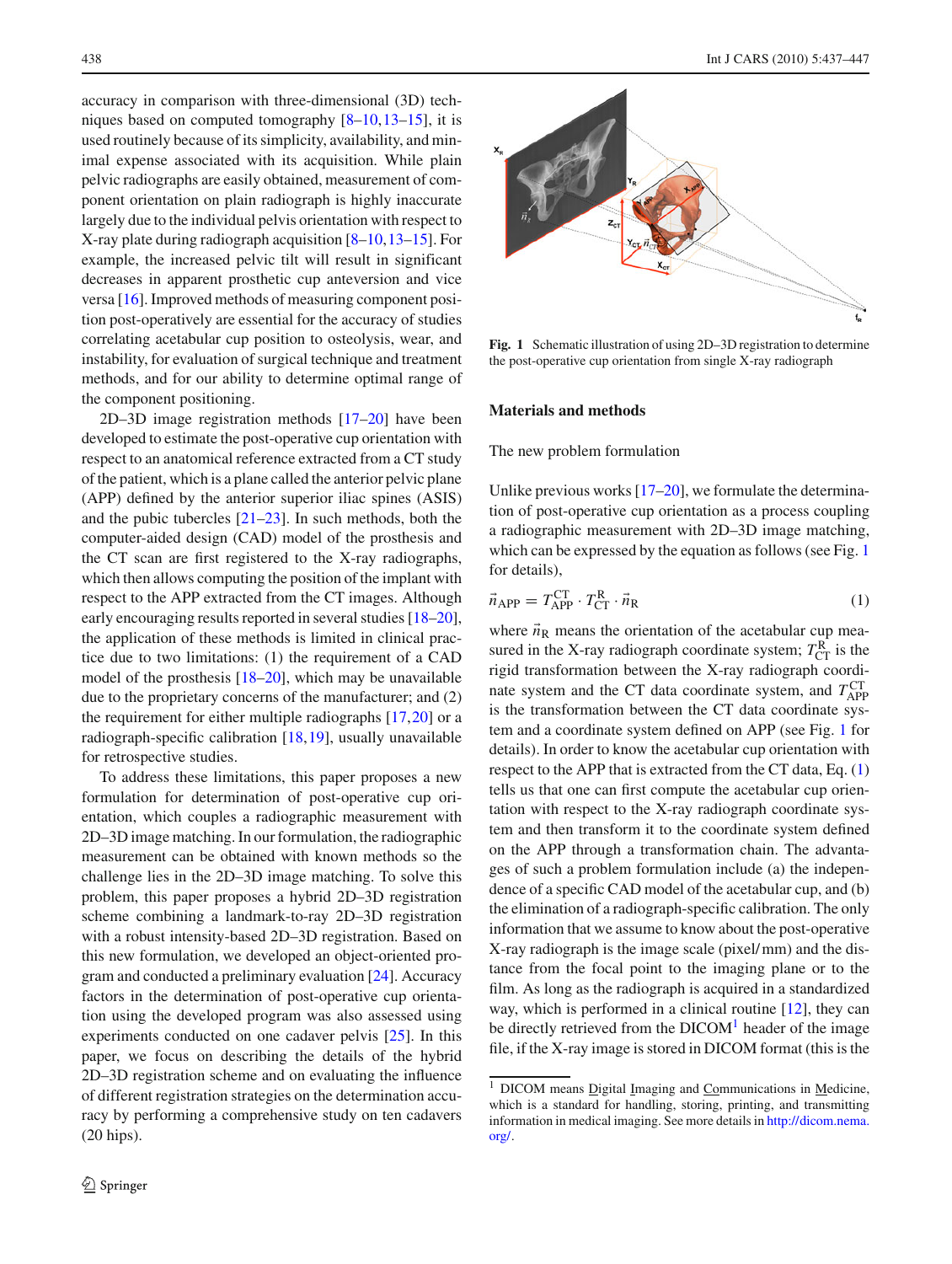way how those two parameters are obtained for all experiments reported in this paper), or can be estimated by performing one-time calibration using a calibration object of known size [\[26](#page-10-10)].

There already exist methods for computing  $\vec{n}_R$  and  $T_{APP}^{CT}$  in the literature. In this study, we use the method introduced in [\[11](#page-9-7)] to find  $\vec{n}_R$  and the method published in [\[22\]](#page-10-11) to find  $T_{APP}^{CT}$ . The challenge lies in the computation of  $T_{CT}^R$ , which is solved by a hybrid 2D–3D registration scheme combining an iterative landmark-to-ray registration with a 2D–3D intensitybased registration (see Sect. "Hybrid 2D–3D registration"). Our 2D–3D registration scheme allows one not only computing the post-operative cup orientation but also computing the pelvic tilt and rotation with respect to the X-ray imaging table/plate.

Our acetabular cup orientation and pelvic tilt and rotation computation protocol is implemented as an object-oriented program called "HipMatch" and consists of following five steps [\[24\]](#page-10-8): (1) CT data processing; (2) CT landmark extraction; (3) X-ray landmark extraction; (4) hybrid 2D–3D registration; and (5) acetabular cup orientation and pelvic tilt and rotation computation. For details about each step in our protocol, we refer to our previous work [\[24](#page-10-8)]. In the following, we focus on the establishment of the projection geometry of the input X-ray radiograph and on the details about the hybrid 2D–3D registration scheme. Both the establishment of the projection geometry of the X-ray image and the hybrid 2D–3D registration of the X-ray image to the CT data depend on two sets of anatomical landmarks that are extracted from the CT data and the X-ray radiograph, respectively. The set of 3D anatomical landmarks extracted from the CT data (see Fig. [2a](#page-2-0) for details) include left and right acetabular centers, the pubic symphysis, and the middle of the sacrococcygeal joint, while their corresponding 2D anatomical landmarks extracted from the X-ray image (see Fig. [2b](#page-2-0) for details) are left and right acetabular centers, the center of the upper border of the symphysis, and the middle of the sacrococcygeal joint. For details about how to use the "HipMatch" program to interactively extract those anatomical landmarks from the CT data and from the X-ray image, we refer to our previous work [\[24](#page-10-8)].

Establishment of projection geometry of the X-ray radiograph

The projection geometry of the X-ray image is established using the four 2D anatomical landmarks interactively extracted from the X-ray image as follows (see Fig. [3](#page-3-0) for details). The intersection between the line connecting the middle of the sacrococcygeal joint and the center of the upper border of the symphysis and the line connecting the acetabular centers is assumed to be the cone-beam projection center and is taken as the coordinate origin. The central projection



<span id="page-2-0"></span>**Fig. 2** Anatomical landmarks extracted from the CT data and the X-ray radiograph. (**a**) Landmarks extracted from the CT data; and (**b**) Landmarks extracted from the X-ray radiographs

line is perpendicular to the radiograph plane, and its opposite direction is regarded as the Z-axis of the X-ray local coordinate system.

## Hybrid 2D–3D registration

Using those 3D landmarks picked from the CT data and their corresponding 2D landmarks picked from the radiograph, a landmark-to-ray 2D–3D registration is first performed. Such a problem is known as the perspective-n-points problem in computer vision community, and both analytic solutions and iterative solutions exist before [\[27](#page-10-12)]. To avoid ambiguity, we adopted an iterative strategy [\[28\]](#page-10-13). The estimated rigid transformation is then treated as the starting value for the next step, i.e., the intensity-based 2D–3D image registration. In this study, we used a spline-based multi-resolution 2D–3D image registration algorithm [\[29](#page-10-14)] incorporating a roust similarity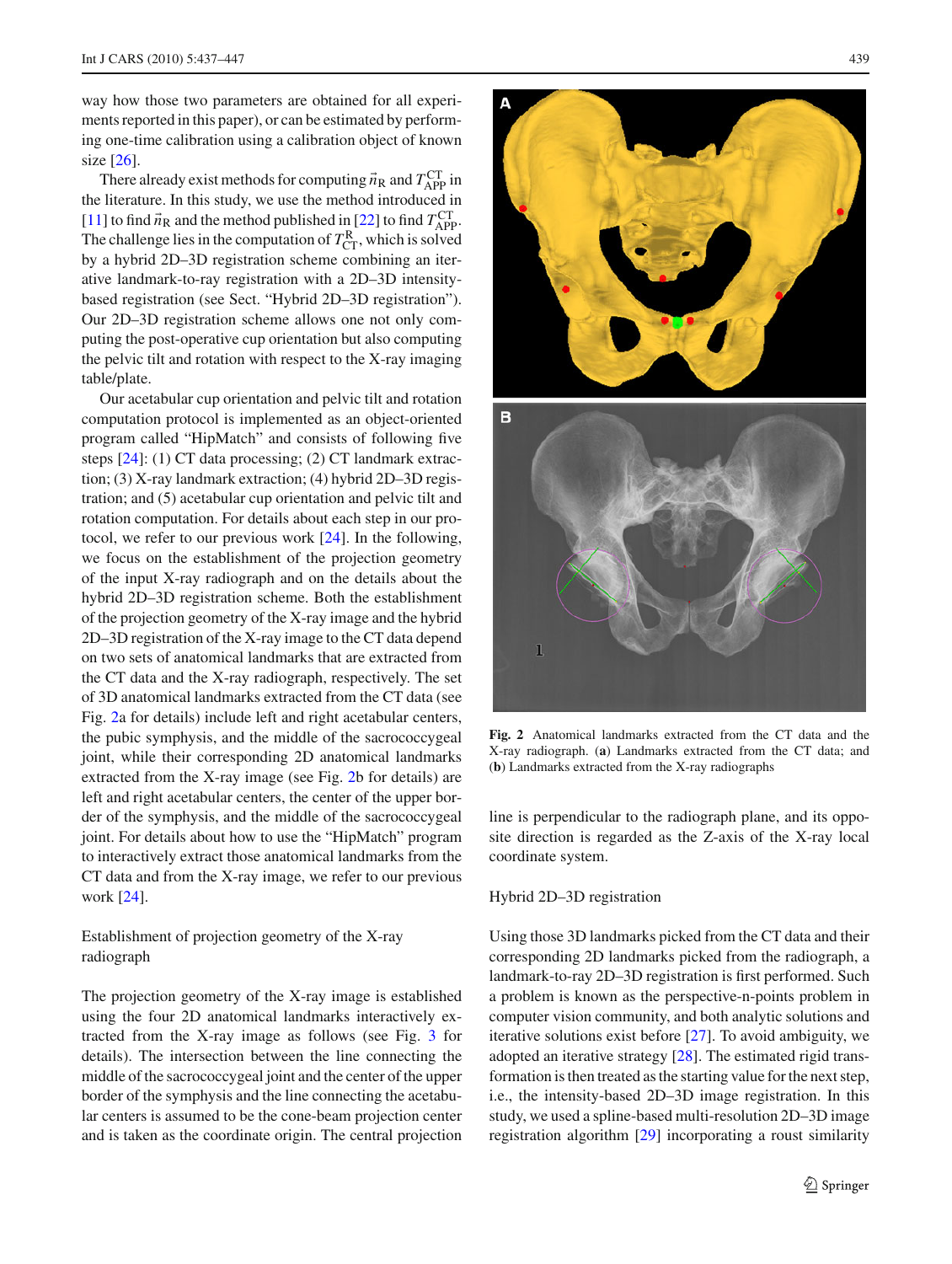<span id="page-3-0"></span>**Fig. 3** Schematic view of the X-ray coordinate system construction and the cone-beam projection model establishment (see text for details)



measure that is derived from information and Markov random field theories [\[30](#page-10-15)], allowing for effective incorporation of spatial information into the intensity-based 2D–3D image registration. In the following, the details about both steps are given.

## *Landmark-to-ray 2D–3D registration*

Let us denote those landmarks defined in CT volume, i.e., the left and right acetabular centers, the pubic symphysis, and the middle of the sacrococcygeal joint, as  $v_{CT}^1$ ,  $v_{CT}^2$ ,  $v_{CT}^3$  and  $v_{\text{CT}}^4$ , respectively; and their corresponding landmarks interactively picked from the radiograph as  $v_{X-ray}^1$ ,  $v_{X-ray}^2$ ,  $v_{X-ray}^3$ and  $v_{X-ray}^4$ , respectively. And for each X-ray landmark, we can calculate the length between  $v_{CT}^1$  and  $v_{CT}^2$  and denote it as  $l_{\text{CT}}^{1,2}$ , and the shortest distance from  $v_{\text{CT}}^3$  (or  $v_{\text{CT}}^4$ , if the upper border of the symphysis on the radiograph is occluded) to line  $v_{CT}^1 v_{CT}^2$  and denote it as  $l_{CT}^{3,1-2}$  (or  $l_{CT}^{4,1-2}$ ). Using the known image scale, we also calculate the length  $l_{\text{X-ray}}^{1,2}$ between  $v_{X-ray}^1$  and  $v_{X-ray}^2$ . Then, we do:

*Initialization*: In this step, we assume that the line connecting the acetabular centers is parallel to the AP pelvic radiograph plane. Using this assumption and the correspondences between the landmarks defined in the CT volume and those picked from the radiograph, we can first compute two points  $\bar{v}_{X-ray}^1$  and  $\bar{v}_{X-ray}^2$  on the projection rays of  $v_{X-ray}^1$  and  $v_{X-ray}^2$ , respectively, which satisfy:

$$
\bar{v}_{X-ray}^{1} \bar{v}_{X-ray}^{1} / / v_{X-ray}^{1} v_{X-ray}^{1}; \text{ and}
$$
\n
$$
|\bar{v}_{X-ray}^{1} - \bar{v}_{X-ray}^{2}| = l_{CT}^{1,2}
$$
\n(1)

where "//" is a parallel symbol and "|·|" means to compute the distance of two points.

We then find a point  $\bar{v}_{X-ray}^3$  on the projection ray of  $v_{X-ray}^3$ whose distance to the line  $\bar{v}_{X-ray}^1$   $\bar{v}_{X-ray}^1$  is equal to  $l_{CT}^{3,1-2}$ . A paired-point matching [\[31](#page-10-16)] based on  $\{v_{CT}^i; i = 1, 2, 3\}$  and  ${\bar{v}_{X-ray}}$ ; *i* = 1, 2, 3} is performed to calculate an initial rigid transformation  $\tilde{T}_{\text{CT}}^{X\text{-ray}}$  (see Fig. [4a](#page-4-0) for details). From now on, we assume that all information defined in the CT data coordinate frame has been transformed into the radiograph coordinate frame using  $\tilde{T}_{\text{CT}}^{X\text{-ray}}$ . We denote the transformed CT landmarks as  $\{\tilde{v}_{CT}^i\}$ .

*Iteration*. The following steps are iteratively executed until convergence:

- 1. For a point  $\tilde{v}_{CT}^i$ , we find a point on the corresponding projection ray of  $v_{X-ray}^i$  which has the shortest distance to the point  $\tilde{v}_{CT}^i$  and denote it as  $\tilde{v}_{X-ray}^i$  (see Fig. [4b](#page-4-0) for details). We then performed a paired-point matching using the extracted point pairs to compute a rigid transformation  $\Delta \tilde{T}_{\textrm{CT}}^{\textrm{X-ray}}$ .
- 2. We update the CT data coordinate frame using  $\Delta \tilde{T}_{\text{CT}}^{X\text{-ray}}$ .

#### *Intensity-based 2D–3D registration*

Without using fiducial markers, the iterative landmark-to-ray 2D–3D registration cannot fulfill the accuracy requirement of our application and is complemented by an intensity-based 2D–3D registration. The challenge here is the big area occlusion, which may be caused by the projection of a gonadal shielding, which is an effective way of reducing radiation dose to patient's reproduction organs, or the projections of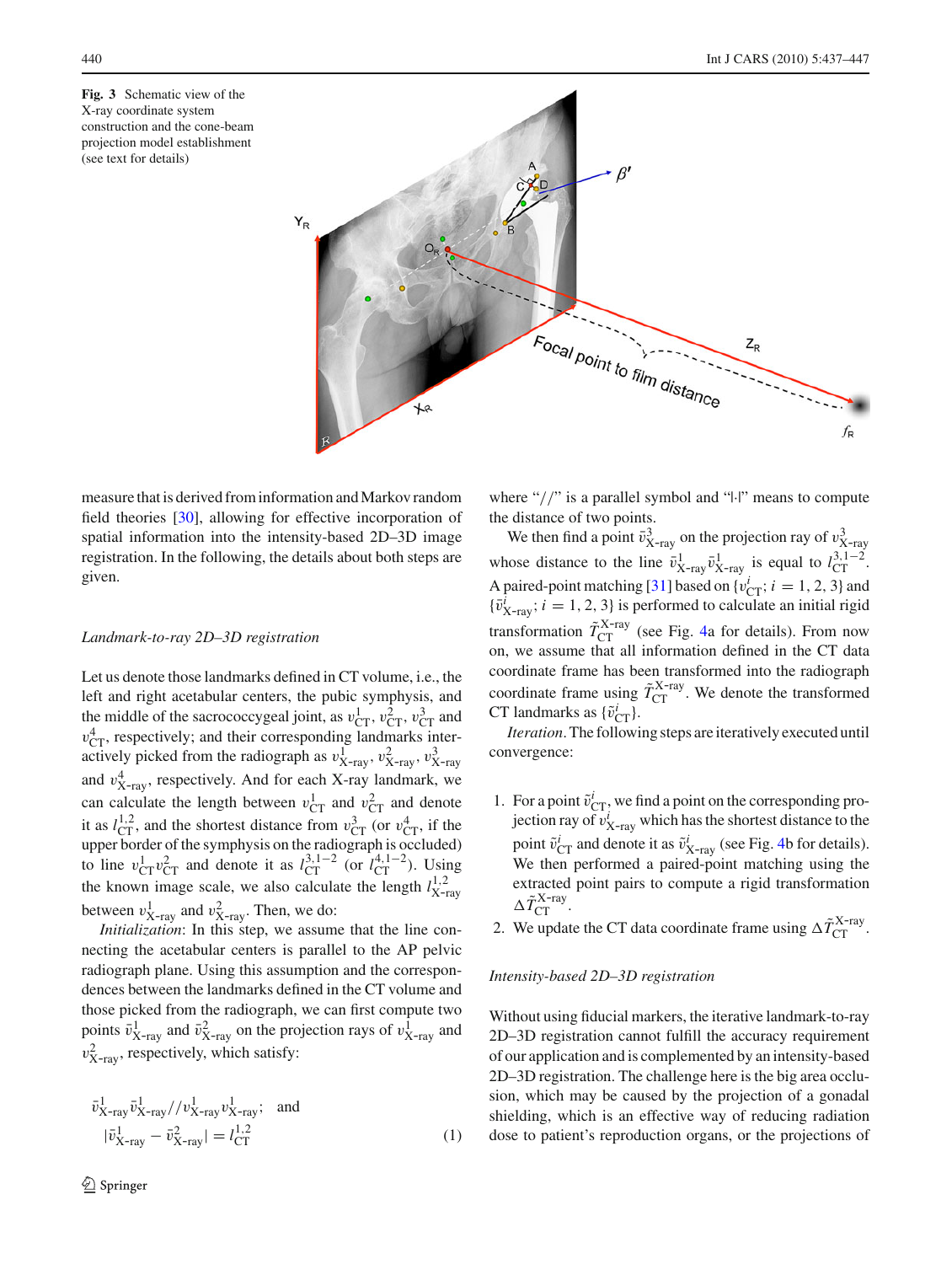<span id="page-4-0"></span>**Fig. 4** Schematic view of the iterative landmark-to-ray 2D–3D registration. (**a**) Schematic view of the initialization; and (**b**) schematic view of finding 3D point pairs



the implanted prostheses. Such occlusion creates large differences between the X-ray radiograph and the digitally reconstructed radiographs (DRR) obtained from the CT data by simulating X-ray projection given the current estimation of the pose of the CT data with respect to the radiograph coordinate frame and contains very little useful information to aid registration.

Let us denote  $L = \{(i, j) : 1 \le i \le I, 1 \le j \le J\}$ , an  $I \times J$  integer lattice, as the pixel sites of the X-ray radiograph, and the image value at pixel site  $(i, j)$  of the X-ray radiograph as  $I_{X-ray}(i, j)$ . Similarly, we denote the image value of the DRR at pixel site  $(i, j)$  as  $I_{DRR}(i, j)$ . Our intensity-based 2D–3D registration scheme is based on a recently introduced spline-based multi-resolution 2D–3D registration scheme [\[29\]](#page-10-14) but with a different similarity measure. We use a similarity measure that is derived from information and Markov random field theories [\[30](#page-10-15)]. It allows us to effectively incorporate spatial information and has following form,

$$
S = \sum_{i,j}^{I,J} d_{i,j}^2 + \sum_{i,j}^{I,J} \frac{1}{\text{card}(N_{i,j}^r) - 1} \sum_{(i',j') \in N_{i,j}^r} (d_{i,j} - d_{i',j'})^2
$$
\n(2)

where  $N_{i,j}^r$  is a neighborhood defined by,

$$
N_{i,j}^r = \{(i',j')|(i',j') \in L, |(i',j') - (i,j)| \le r\}
$$
 (3)

and *r* is a positive integer that determines the size of the neighborhood system; card( $N^r_{i,j}$ ) means to compute the number of the pixels in the local region  $N^r_{i,j}$ ;  $d_{i,j}$  is the local normalization-based difference image value at pixel site  $(i, j)$  and is computed by,

$$
\begin{cases}\nd_{i,j} = \bar{I}_{X-ray}(i, j) - \bar{I}_{DRR}(i, j) \\
\bar{I}_{X-ray}(i, j) = \frac{I_{X-ray}(i, j) - m_{X-ray}(N_{i,j}^r)}{\sigma_{X-ray}(N_{i,j}^r)}; \\
\bar{I}_{DRR}(i, j) = \frac{I_{DRR}(i, j) - m_{DRR}(N_{i,j}^r)}{\sigma_{DRR}(N_{i,j}^r)}\n\end{cases} \tag{4}
$$

where  $m_{\text{X-ray}}(N^r_{i,j})$ ,  $\sigma_{\text{X-ray}}(N^r_{i,j})$  and  $m_{\text{DRR}}(N^r_{i,j})$ ,  $\sigma_{\text{DRR}}$  $(N<sub>i,j</sub><sup>r</sup>)$  are the mean value and the standard deviation calculated from the intensity values of all sites in the local region  $N_{i,j}^r$  of the X-ray radiograph and of the associated DRR, respectively.

To accelerate the registration process, we used the cubicsplines data model described in [\[29\]](#page-10-14) to compute the multiresolution data pyramids for both the CT data and the X-ray image, the DRR, as well as the gradient and the Hessian of the similarity measure. The registration is then performed from the coarsest resolution until the finest one. And to improve the capture range, we used two different sizes of neighborhood systems:  $r = 15$  and  $r = 3$ . Starting from the rigid transformation obtained by the iterative landmark-to-ray registration, the similarity measure with the bigger neighborhood system is first minimized via a Levenberg–Marquardt non-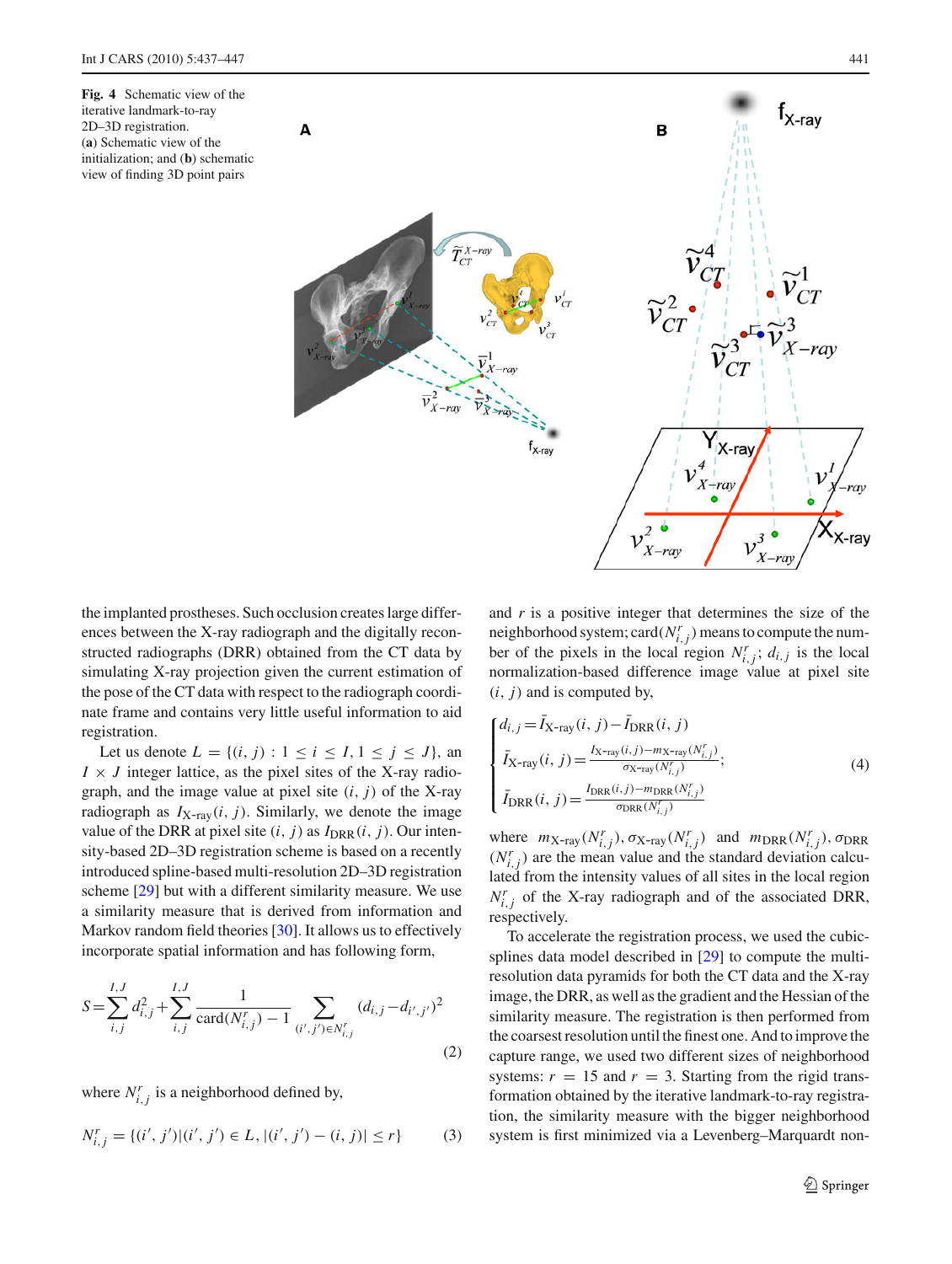

<span id="page-5-0"></span>**Fig. 5** Screenshots of applying the hybrid 2D–3D registration scheme to a cadaver dataset. (**a**) The result after the landmark-to-ray 2D–3D registration is applied; and (**b**) the result after the intensity-based 2D–3D registration is applied. In both images, the top left window shows the superposition of the segmented CT surface model on the

X-ray image; the top right window shows the DRR created from a down-sampled CT data; the bottom left window shows the superposition of the edges extracted from the DRR on the X-ray image; and the bottom right window shows the check board display of the DRR and the X-ray image

linear least-squares optimizer [\[29\]](#page-10-14). The estimated rigid transformation is then treated as starting value for optimizing the similarity measure with the smaller neighborhood system.

Figure [5](#page-5-0) shows screenshots of applying the hybrid 2D–3D registration scheme to a cadaver data set. The result of the landmark-to-ray registration is shown by Fig. [5a](#page-5-0). Starting from the initial transformation estimated from the landmarkto-ray registration, the intensity-based 2D–3D registration further optimizes the similarity measure between the X-ray image and the DRR, and the final result is shown by Fig. [5b](#page-5-0).

## Experiments

We performed an experiment on ten cadavers (20 hips) to validate the efficacy of the present method. Each cadaver was bilaterally implanted with prosthetic polyethylene liner (Charles F. Thackray, Leeds, UK). The liners were marked with a circular metal wire. A pre-implantation CT scan, a post-implantation CT scan, and a post-implantation X-ray radiograph were acquired for each cadaver. All radiographs were taken in a roughly neutral position with the focal point to film distance being 1,200 mm. For each case, to avoid the error introduced by the differences in APP definitions, we decided to use the post-implantation CT scan for both the ground truth extraction and the measurements obtained from the present method. To this end, acetabular cup orientations measured using the present method and by measurement directly from the 2D X-ray images using the method introduced in [\[11\]](#page-9-7) were compared to the ground truths calculated from the associated CT scan. All measurements are input to Microsoft Excel<sup>®</sup> 2007 (Microsoft Corporation,

Redmond, USA) for statistics. The significant level was chosen as  $\alpha = 0.01$ .

For all experiments, we used an Intel Duo Core 2.4- GHz laptop with 4GB of RAM. All programming was done using Visual C++ 2005 on Windows Vista; additional functionality was implemented using a cross-platform graphic user interface programming framework Qt 3.3.6 (TrollTech, Oslo, Norway).

The ground truth of each case is obtained from the associated post-implantation CT scan as follows. We first extract the APP from the post-implantation CT data by interactively picking four anatomic landmarks using the "HipMatch" program [\[24\]](#page-10-8). The four anatomical landmarks for defining the APP are bilateral anterior superior iliac spine and bilateral pubic tubercle, all defined at anterior tips of cortical bone. Their exact location can be fine-tuned interactively through three orthogonal multi-planar reconstruction viewers as implemented in the "HipMatch" program [\[24](#page-10-8)]. Furthermore, to estimate the acetabular cup orientation, we need to define the normal to the cup opening plane, which is done by interactively picking another three points from the post-operative CT data. The positions of these three points are again interactively controlled using the three orthogonal multi-planar reconstruction viewers as implemented in the "HipMatch" program (see Fig. [6](#page-6-0) for an example). The ultimate goal is to make sure that all these three points fall on a plane that is parallel to the plane of the cup opening. As soon as all landmarks are extracted from the post-operative CT data, we can compute the acetabular cup orientation with respect to the APP. According to Murray [\[32\]](#page-10-17), acetabular cup anteversion and inclination can be defined in three different ways (see Fig. [7](#page-6-1) for a schematic illustration), i.e, radiological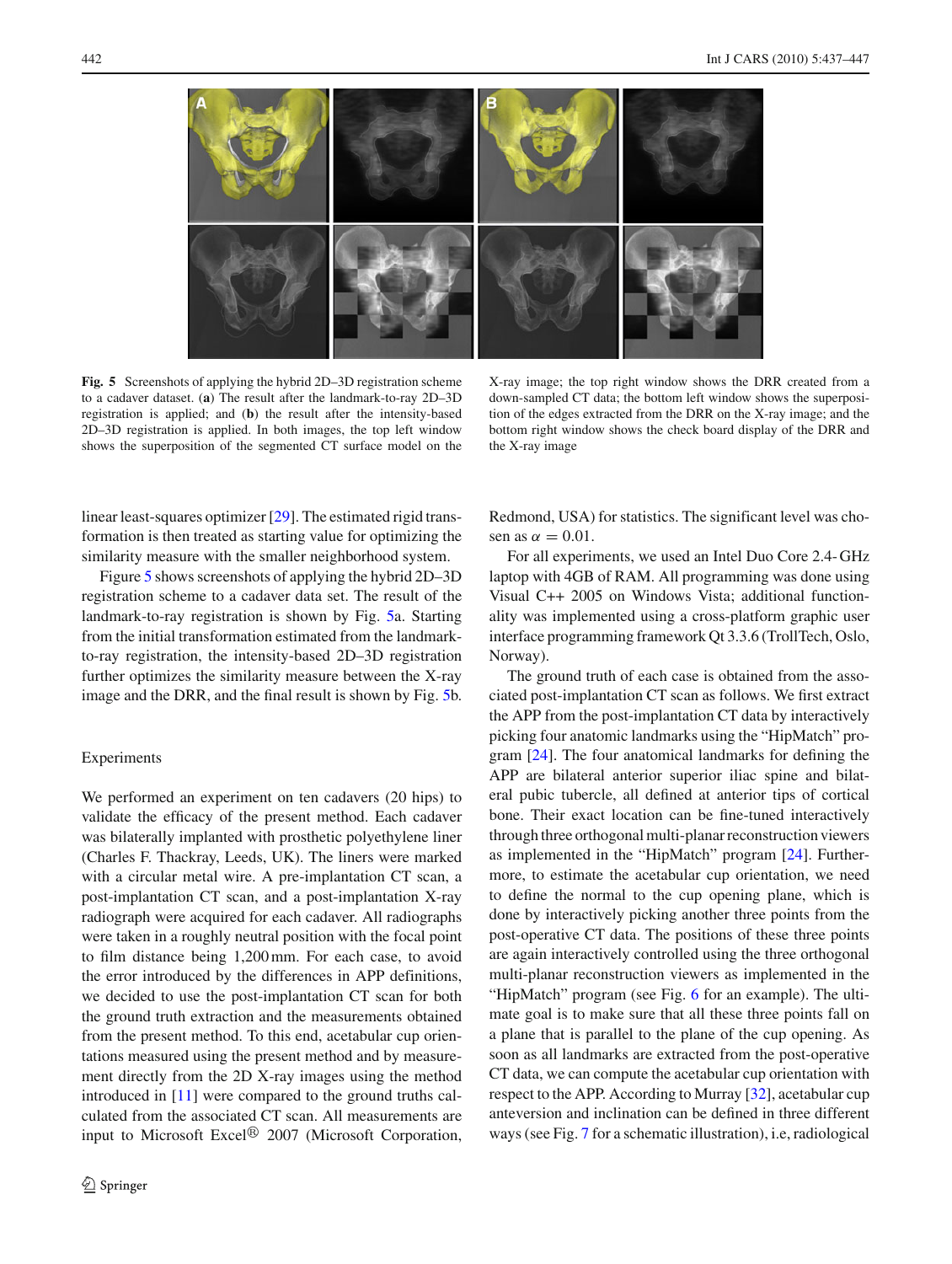<span id="page-6-0"></span>**Fig. 6** Screenshots of the graphical user interface for interactively defining points on the circular metal wire of an implanted cup from the post-implantation CT scan. From these points, we can construct a plane that is parallel to the cup opening plane. See text for details





<span id="page-6-1"></span>**Fig. 7** Schematic view of different definitions of cup anteversion and inclination according to Murray [\[32](#page-10-17)]

inclination (*RI*) and radiological anteversion (*RV*), anatomical inclination (*AI*) and anatomical anteversion (*AA*), and operative inclination (*OI*) and operative anteversion (*OA*). In this paper, for both the ground truth measurement and the measurement generated from the present method, we used anatomical anteversion (*AA*) and radiographic inclination (*RI*). The reason why these particular angles are chosen is due to their wide usage in most of the commercial navigation systems [\[20](#page-10-3)[,33](#page-10-18)]. Thus, the radiological anteversion measured from the plain film using the technique described in [\[11\]](#page-9-7) is converted to the anatomical anteversion using a formula described by Murray [\[32\]](#page-10-17) for later comparison purpose.

Using these 20 cadaver hips, we evaluated the influences of different registration strategies on the determination accuracy. The purposes of the experiment were twofold. First, we would like to measure the estimation accuracy achieved by each registration step. Second, we would like to know whether the use of the landmark-to-ray 2D–3D registration alone is enough for our task. For each hip, three measurement results were recorded and compared to the associated ground truth: (1) the measurement result based on the conventional plain film technique described in [\[11](#page-9-7)], assuming that the APP are parallel to the X-ray imaging table/plate; (2) the measurement result after the landmark-to-ray 2D–3D registration was applied; and (3) the measurement result after the hybrid 2D–3D registration scheme was applied.

Furthermore, the transformation that is obtained from the hybrid 2D–3D registration also allows one to transform the APP from the CT data coordinate system to the X-ray image coordinate system for a computation of the pelvic tilt with respect to the X-ray imaging table/plate. The pelvic tilt angle is defined as the difference between the anatomical coordinate system defined on the APP of the pelvis and the plane of the X-ray imaging table/plate around the pelvic horizontal axis, while the pelvic rotation angle is defined as the difference between the anatomical coordinate system defined on the APP of the pelvis and the plane of the X-ray imaging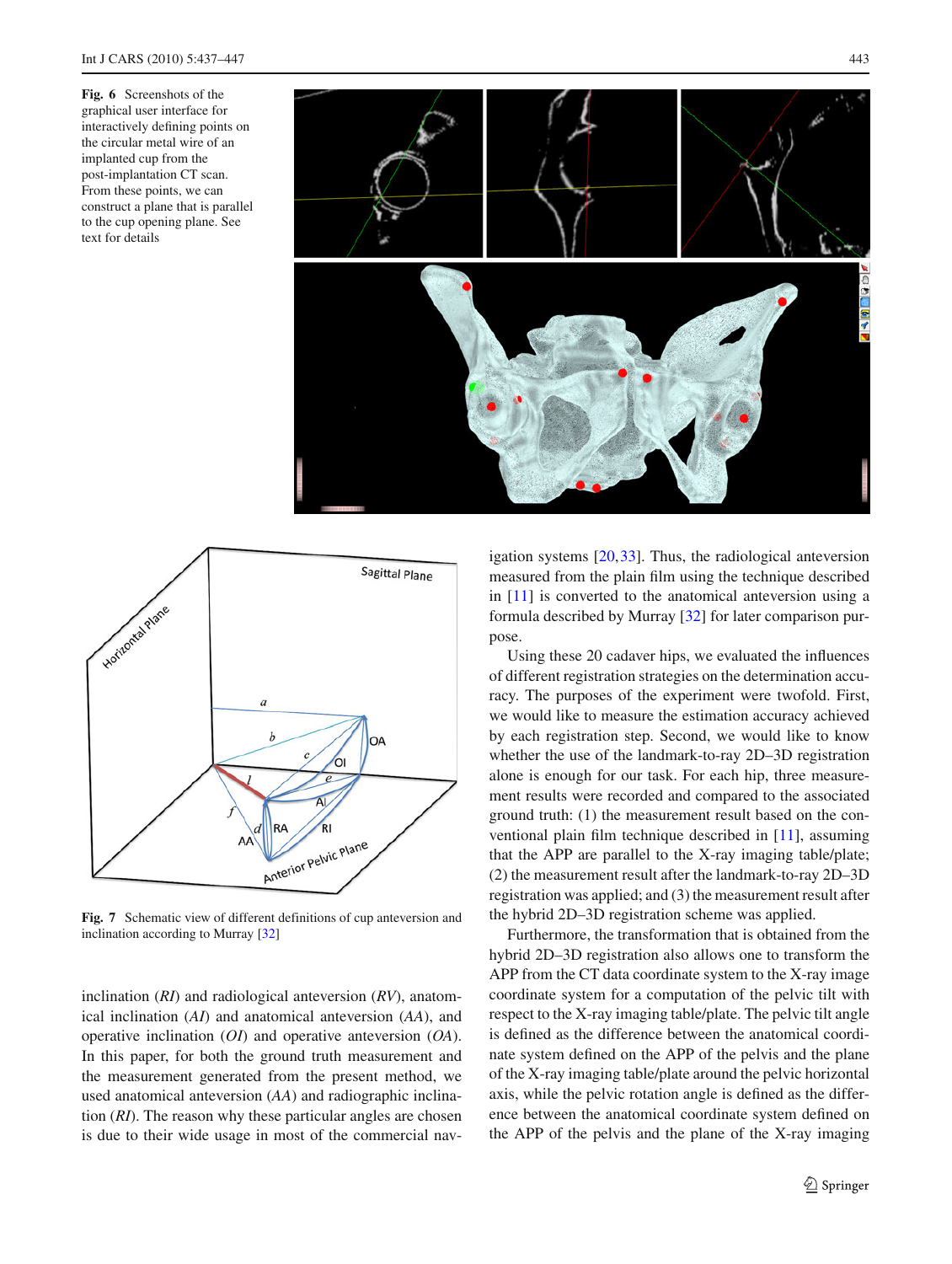

<span id="page-7-0"></span>**Fig. 8** Schematic view of the definitions of the pelvic tilt and the pelvic rotation

table/plate around the pelvic vertical axis. See Fig. [8](#page-7-0) for a schematic illustration of the definitions of these two angles.

#### **Experimental results**

The comparison results between the radiographic measurements and the ground truths are presented in Table [1.](#page-7-1) A mean absolute difference of  $3.2° \pm 3.0°$  (range from 0.4° to 8.5°) was found for the inclination, and a mean absolute difference of  $5.9° \pm 3.2°$  (range from 0.2° to 15.2°) was found for the anteversion when the radiographic measurements were compared to the ground truth.

The absolute differences between the ground truths and the measurements obtained when only the landmark-to-ray 2D–3D registration was applied and the absolute differences between the ground truths and the measurements obtained when the hybrid 2D–3D registration was applied are presented in Tables [2](#page-7-2) and [3,](#page-8-0) respectively.When only the landmark-to-ray 2D–3D registration was applied, the mean absolute difference for the inclination was changed to  $1.3° \pm 0.9°$ 

(range from 0.1◦ to 4.0◦) and the mean absolute difference for the anteversion was changed to  $4.2° \pm 2.5°$  (range from  $0.5°$ to 8.0◦). Using a paired two-tailed *t* test, it was found that both improvements on the inclination observation and those on the anteversion observation were not statistically significant (see Table [4](#page-8-1) for details). However, when the hybrid 2D–3D registration was applied, the mean absolute difference for the inclination was further decreased to  $1.0° \pm 0.7°$  (range from 0.1° to 2.0◦) and the mean absolute difference for the anteversion was further decreased to  $1.7° \pm 1.2°$  (range from  $0.0°$  to  $3.9°$ ). The differences between the measurements obtained from the hybrid 2D–3D registration scheme and those obtained from the radiographic calculation were statistically significant for both the inclination observation ( $p = 0.002 < 0.01$ ) and the anteversion observation ( $p = 1.4E-0.5 < 0.01$ ), which demonstrated (1) the efficacy of the present method and (2) that the landmark-to-ray 2D–3D registration alone was not accurate enough for our task. Statistically, the differences between the measurements obtained from applying the hybrid 2D–3D registration scheme and those obtained from applying only the landmark-to-ray 2D–3D registration were significant for anteversion observation ( $p = 8.8E-0.05 < 0.01$ ) but not for inclination observation ( $p = 0.04 > 0.01$ ).

The experiment on measuring the pelvic tilt and rotation angles of all ten cadavers showed following results: an average of  $3.8° \pm 6.5°$  (range from  $-8.6°$  to  $10.3°$ ) was found for the pelvic tilt angles and an average of  $-0.4° \pm 1.5°$ (range from  $-2.9^\circ$  to  $2.7^\circ$ ) was found for the pelvic rotation angles. We also recorded the computation time for each case required by the present method. On average, it took the present method  $42.6 \pm 17.2$  s to finish the computation.

## **Discussions and conclusions**

Accurate assessment of the acetabular cup orientation is important for evaluation of outcome after THA, but the inability to measure acetabular cup orientation accurately

<span id="page-7-1"></span>

| <b>Table 1</b> Results of comparing<br>the ground truths with the                      | Angle                      | Mean $\pm$ STD ( $\degree$ )   | Minimum error $(°)$ | Maximum error $(°)$ |
|----------------------------------------------------------------------------------------|----------------------------|--------------------------------|---------------------|---------------------|
| radiographic measurements<br>obtained using the method<br>published in [11] $(n = 20)$ | Inclination<br>Anteversion | $3.2 \pm 3.0$<br>$5.9 \pm 3.2$ |                     | 8.5<br>l 5.2        |

**Table 2** Results of comparing the ground truths with the measurements after the landmark-to-ray 2D–3D registration was applied (*n* = 20)

<span id="page-7-2"></span>

| Angle       | Mean $\pm$ STD ( $\degree$ ) | Minimum error $(°)$ | Maximum error $(°)$ |
|-------------|------------------------------|---------------------|---------------------|
| Inclination | $1.3 \pm 0.9$                | 0.1                 | 4.U                 |
| Anteversion | $4.2 \pm 2.5$                | 0.5                 | 8.0                 |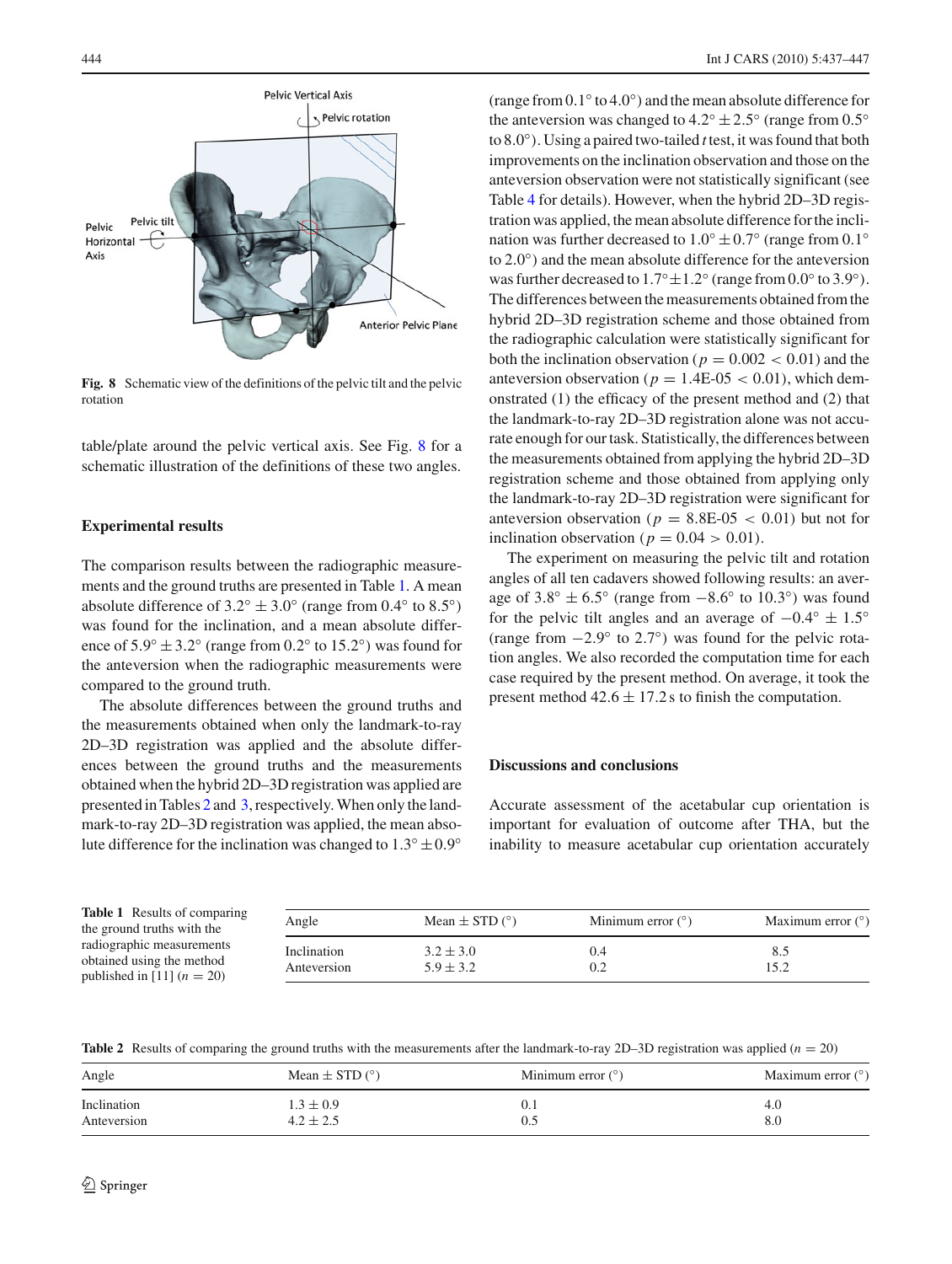<span id="page-8-0"></span>

| Table 3 Results of comparing<br>of the ground truths with the<br>measurements after the hybrid<br>2D-3D registration scheme was<br>applied $(n = 20)$ | Angle                      | Mean $\pm$ STD ( $\degree$ )   | Minimum error $(°)$ | Maximum error $(°)$ |
|-------------------------------------------------------------------------------------------------------------------------------------------------------|----------------------------|--------------------------------|---------------------|---------------------|
|                                                                                                                                                       | Inclination<br>Anteversion | $1.0 \pm 0.7$<br>$1.7 \pm 1.2$ | 0.1<br>0.0          | 2.0<br>3.9          |

**Table 4** The paired two-tailed *t*-test results when the results obtained using different registration strategies were compared to each other

<span id="page-8-1"></span>

| Comparisons                                | Differences between the<br>ground truth and the<br>radiograph measurements<br>versus differences between<br>the ground truths and the<br>measurement results when<br>the landmark-to-ray 2D-3D<br>registration was applied | Differences between the<br>ground truth and the<br>radiograph measurements<br>versus differences between<br>the ground truths and the<br>measurement results when the<br>hybrid 2D-3D registration<br>scheme was applied | Differences between the<br>ground truth and the<br>measurement results when<br>the landmark-to-ray 2D-3D<br>registration was applied<br>versus differences between<br>the ground truths and the<br>measurement results when the<br>hybrid 2D-3D registration<br>scheme was applied |
|--------------------------------------------|----------------------------------------------------------------------------------------------------------------------------------------------------------------------------------------------------------------------------|--------------------------------------------------------------------------------------------------------------------------------------------------------------------------------------------------------------------------|------------------------------------------------------------------------------------------------------------------------------------------------------------------------------------------------------------------------------------------------------------------------------------|
| <i>P</i> -value of inclination observation | 0.014 > 0.01                                                                                                                                                                                                               | 0.002 < 0.01                                                                                                                                                                                                             | 0.04 > 0.01                                                                                                                                                                                                                                                                        |
| P-value of anteversion observation         | 0.067 > 0.01                                                                                                                                                                                                               | $1.5E-0.5 < 0.01$                                                                                                                                                                                                        | $8.8E-0.5 < 0.01$                                                                                                                                                                                                                                                                  |

limits one's ability to determine optimal cup orientations, to assess new treatment methods of improving acetabular cup orientation in surgery, and to correlate the acetabular cup orientation to osteolysis, wear, and instability. The goal of the present study is to develop and validate a new technique for measuring post-operative cup orientation. Through formulating the determination of post-operative cup orientation as a process of coupling a radiographic measurement with 2D–3D image matching, we addressed limitations in the existing methods [\[17](#page-10-2)[–20](#page-10-3)], which prevents those methods from wide usage in clinical routine. The results of the experiments that were conducted on datasets of ten cadavers (20 hips) demonstrated that the present technique was apparently more accurate than the radiographic measurement method. The substantial error range (from  $0.2^\circ$  to  $15.2^\circ$ ) as found in measuring anteversion using the radiographic mea-surement method [\[11](#page-9-7)] in this study is coincident with other recently published findings that the radiographic measurement of anteversion is unreliable  $[8-10, 13-15, 24, 25]$  $[8-10, 13-15, 24, 25]$  $[8-10, 13-15, 24, 25]$  $[8-10, 13-15, 24, 25]$  $[8-10, 13-15, 24, 25]$ .

The advantages of the present technique over other methods for post-operative calculation of acetabular cup orientation are apparent. Several studies [\[8](#page-9-3)[–10,](#page-9-5)[13](#page-9-4)[–15](#page-10-0)[,24](#page-10-8)[,25](#page-10-9)], including the one presented in this paper, have shown that the radiographic measurement methods, though easy to use, cannot produce accurate results due to the wide variability in individual pelvic orientation relative to X-ray plate during image acquisition. Post-operative CT-based method, which is regarded as the most reliable method for measuring post-operative cup orientation [\[8](#page-9-3)[–10,](#page-9-5)[13](#page-9-4)[–15](#page-10-0)[,34](#page-10-19)[,35](#page-10-20)], cannot be used in clinical routine due to the additional expense and radiation doses to the patient associated with its acquisition. As long as there is a CT study of the patient during treatment, the present technique can be used to accurately and reliably

measure the post-operative cup orientation and the pelvic tilt and rotation.

There are also significant differences between the present technique and other published methods [\[17](#page-10-2)[–20](#page-10-3)] on measuring post-operative cup orientation using 2D–3D image matching. Due to the new formulation, the present technique does not ask for multiple X-ray radiographs as required in [\[17](#page-10-2),[20\]](#page-10-3), nor requires a radiography-specific calibration as in [\[18](#page-10-6),[19\]](#page-10-7). More importantly, the present technique does not need a CAD model of the prosthesis. An additional matching process of the CAD model of the prosthesis to the projected cup [\[18](#page-10-6)[–20](#page-10-3)] is thus unnecessary. The additional step to match the CAD model to the projected cup in the existing work was either performed manually [\[18](#page-10-6)[,20](#page-10-3)] or a manual coarse alignment was initially required [\[19\]](#page-10-7). This implicates, according to the authors, a certain degree of subjective judgment. The advantages of the present approach for long-term retrospective studies have been demonstrated by the convincing results of a recent validation study [\[36\]](#page-10-21). In this study, measurements on blinded and randomized radiographs of 80 cadaver and 327 patient hips were performed. When compared to CT-based measurements, our approach showed a mean accuracy of  $0.7° \pm 1.7°(-3.7°$  to  $4.0°)$  for inclination and  $1.2° \pm 2.4°(-5.3° \text{ to } 5.6°)$  for anteversion in the cadaver trials, and  $1.7° \pm 1.7° (-4.6° \text{ to } 5.5°)$  for inclination and  $0.9° \pm 2.8°(-5.2° \text{ to } 5.7°)$  for anteversion in the clinical trial [\[36](#page-10-21)]. This study also demonstrated that the software consistency and the reproducibility/reliability were very good [\[36](#page-10-21)].

It is worth to note that all three ways of acetabular cup orientation measurement as described by Murray [\[32\]](#page-10-17) can be based on either the (1) anterior pelvic plane or (2) coronal plane. All the cup orientation measurement results reported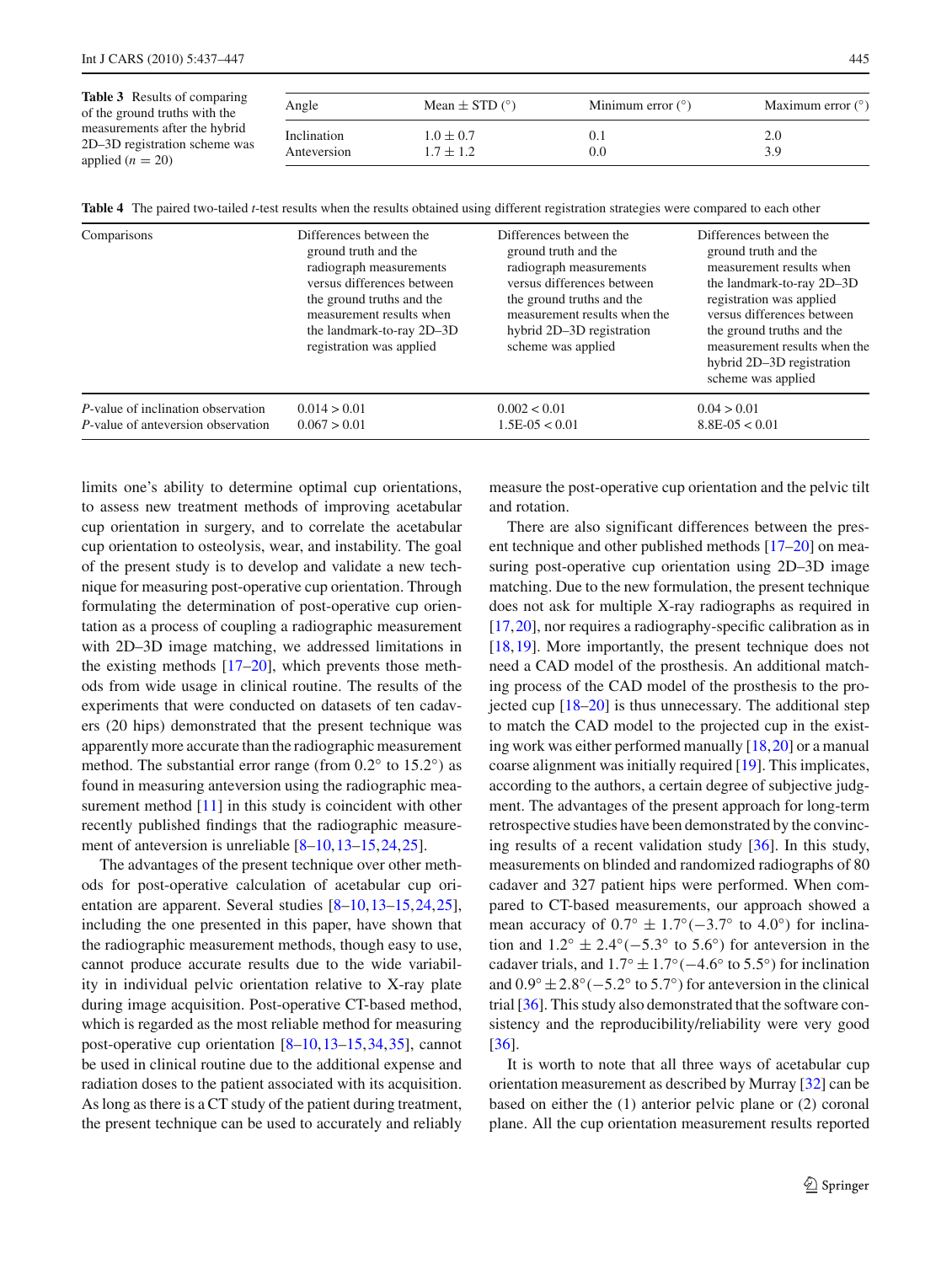in this paper were compared to the associated ground truths that were measured with respect to the anterior pelvic planes extracted from the post-operative CT scans. As demonstrated by the experimental results, the differences between the radiographic measurements and the ground truths were mainly caused by the tilt angle between the anterior pelvic plane, which was the reference plane that the ground truths were based on, and the X-ray imaging plane/plate, which was the reference plane that the radiographic measurements were based on. It was suggested by Wan et al. [\[37\]](#page-10-22) that the common measurements used for reporting compute navigation and CT scan values should be the radiographic coronal plane because of the reason that surgeons were familiar with the measurement numbers of the radiographic coronal plane of plain radiographs. However, the reality is that most of the available studies on computer navigation based or CT scan-based measurements are done with respect to the anterior pelvic plane without considering the pelvic tilt  $[8-10, 15, 18-22, 24, 25, 33, 34, 36]$  $[8-10, 15, 18-22, 24, 25, 33, 34, 36]$  $[8-10, 15, 18-22, 24, 25, 33, 34, 36]$  $[8-10, 15, 18-22, 24, 25, 33, 34, 36]$  $[8-10, 15, 18-22, 24, 25, 33, 34, 36]$  $[8-10, 15, 18-22, 24, 25, 33, 34, 36]$  $[8-10, 15, 18-22, 24, 25, 33, 34, 36]$  $[8-10, 15, 18-22, 24, 25, 33, 34, 36]$  $[8-10, 15, 18-22, 24, 25, 33, 34, 36]$  $[8-10, 15, 18-22, 24, 25, 33, 34, 36]$  $[8-10, 15, 18-22, 24, 25, 33, 34, 36]$ , although the influence of the pelvic tilt on anteversion and inclination of the acetabular cup has drawn more and more attentions [\[37](#page-10-22)[–42\]](#page-10-23). The present method, which allows for computing the pelvic tilt and rotation with respect to the X-ray imaging plane/plate by performing a 2D–3D registration between a CT scan of the patient and a post-operative X-ray radiograph, can be used as a tool to convert the results measured with respect to the anterior pelvic plane to those measured with respect to the radiographic coronal plane.

While accurate, our method has limitations. The precondition of the implant that can be measured by our method is a circular opening surface of the acetabular cup. Still, due to the fact that the method according to Pradhan et al. [\[11](#page-9-7)] is used to calculate the cup version from the plain radiograph, our method is applicable to all type of bearings. The second limitation is that our method in its current form only measures the acetabular cup orientation. Thus, more work needs to be done to support the combined anteversion technique [\[43](#page-10-24)]. The third limitation is that our method is currently limited only to those hips that have had a CT study at some point during the treatment. Nevertheless, as demonstrated by our recent work [\[44\]](#page-10-25), such a constraint can be totally eliminated through a statistically deformable registration of a statistical shape model of the pelvis to the X-ray image.

In summary, we presented a hybrid 2D–3D registration method to estimate the rigid transformation between a CT scan of the patient and a post-operative X-ray radiograph. Such a registration allows one not only to compute the postoperative cup orientation with respect to the patient's individualized anterior pelvic plane but also to compute the pelvic tilt and rotation with respect to the X-ray imaging plane/plate, which is required when one would like to take the influence of the pelvic tilt on anteversion and inclination of the acetabular cup into consideration. Compared to previously

introduced methods [\[17](#page-10-2)[–20](#page-10-3)], our method has several advantages. Our method does not need a proprietary CAD model of the prosthesis, and our approach does not ask for multiple radiographs, or a radiograph-specific calibration. Thus, we are confident that our method can be used retrospectively to provide evidence-based information for evaluating surgical technologies (e.g., surgical navigation) and implant design.

**Acknowledgements** This work was partially financed by the Swiss National Science Foundation (SNSF) through the project NCCR-COME. The author would like to thank Dr. Simon Steppacher and Dr. Moritz Tannast for their help in experimental setup. The authors would like to thank the anonymous reviewers for their constructive comments and suggestions.

#### <span id="page-9-0"></span>**References**

- 1. Kiefer H (2007) Differences and opportunities of THA in the USA, Asia and Europe, In: Chang J-D, Billau K (eds) Ceramics in orthopaedics, the proceedings of the 12th BIOLOX<sup>®</sup> symposium on bioceramics and alternative bearings in joint arthroplasty. Seoul, Republic of Korea, September 7–8, 2007, pp 3–8, Springer
- <span id="page-9-1"></span>2. Ali Kahn MA, Brakenbury PH, Reynolds IS (1981) Dislocation following total hip replacement. J Bone Joint Surg—Br 63(2):214– 218
- 3. McCollum DE, Gray WJG (1990) Dislocation after total hip arthroplasty. Causes and prevention. Clin Orthop Relat Res 261: 159–170
- 4. Bader RJ, Steinhauser E, Willmann G, Gradinger R (2001) The effects of implant position, design and wear on the range of motion after total hip arthroplasty. Hip Int 11(2):80–90
- 5. Lewinnek GE, Lewis JL, Tarr R, Compere CL, Zimmerman JR (1978) Dislocations after total hip-replacement arthroplasties. J Bone Joint Surg—Am 60(2):217–220
- 6. Patil S, Bergula A, Chen PC, Colwell CW Jr, D'Lima DD (2003) Polyethylene wear and acetabular component orientation. J Bone Joint Surg [Am] 85:56–63
- <span id="page-9-2"></span>7. Widmer KH (2007) Containment versus impingement: finding a compromise for cup placement in total hip arthroplasty. Int Orthop 31(Suppl 1):S29–S33
- <span id="page-9-3"></span>8. Thomas T, Handel M, Herold T, Perlick L, Paetzel C, Grifka J (2006) Position of the acetabular cup-accuracy of radiographic calculation compared to CT-based measurement. Eur J Radiol 58:294–300
- 9. Marx A, von Knoch M, Pförtner M, Wiese M, Saxler G (2006) Misinterpretation of cup anteversion in total hip arthroplasty using planar radiography. Arch Orthop Trauma Surg 126:487–492
- <span id="page-9-5"></span>10. Tannast M, Zheng G, Anderegg C, Burckhardt K, Langlotz F, Ganz R, Siebenrock KA (2005) Tilt and rotation correction of acetabular version on pelvic radiographs. Clin Orthop Relat Res 438:182–190
- <span id="page-9-7"></span>11. Pradhan R (1999) Planar anteversion of the acetabular cup as determined from plain nteroposterior radiographs. J Bone Joint Surg Br 81(B):431–435
- <span id="page-9-6"></span>12. Della Valle CJ, Kaplan K, Jazrawi A, Ahmed S, Jaffe WL (2004) Primary total hip arthroplasty with a flanged, cemented allpolyethylene acetabular component: evaluation at a minimum of 20 years. J Arthroplasty 19:23–26
- <span id="page-9-4"></span>13. Arai N, Nakamura S, Matsushita T, Suzuki S (2009) Minimal radiation dose computed tomography for measurement of cup orientation in total hip arthroplasty. J Arthroplasty, in press. doi[:10.1016/](http://dx.doi.org/10.1016/j.arth.2009.01.020) [j.arth.2009.01.020](http://dx.doi.org/10.1016/j.arth.2009.01.020)